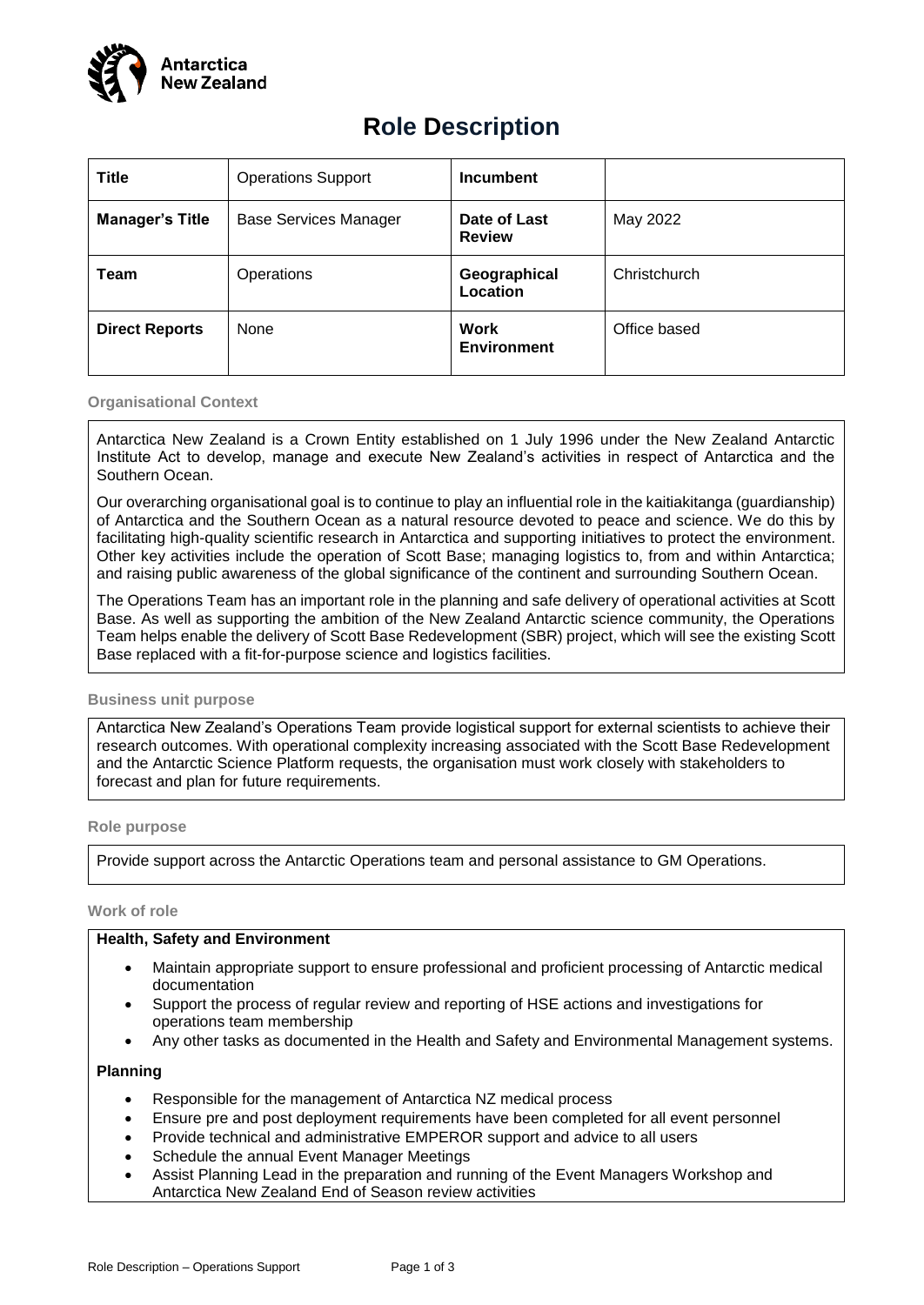

- Coordinate and support delivery of pre-deployment training for Scott Base staff (ANZAP) with Base Services Manager
- Responsible for pre-deployment support tasking, including recruitment support, Antarctica New Zealand Awareness Programme, travel arrangements and accommodation
- Liaise with stakeholders (internal/external) as part of the annual event planning process

## **Administration**

- Support the Antarctic Operations team in maintaining best practice document management and coordination of operations documentation including:
	- o Training records are received and uploaded
	- o Signed SLAs are received and uploaded
	- o Pre-deployment training has been completed
- Lead and maintain the Operations Team annual key dates timeline
- Responsible for implementing the annual Support Level Agreement process across events
- Assist with significant project work or tasking in support of organisational effectiveness
- Lead the annual event and end of season reporting process
- Support annual procurement duties across the Operations team
- Provide Personal Assistance to the GM Antarctic Operations
- Provide dedicated administrative support to the Antarctic Operations team
- Provide back up for reception for daily lunch time cover and where requested and planned
- Fulfil responsibilities as documented in the Information and Records Management Policy, by creating and keeping accurate and complete records of all business activities.

### **Other Tasks**

- Ensure that relevant documents and records for business activities are created and maintained, and that all legislative requirements for record keeping are met.
- Any other task assigned by the Base Services Manager or the GM Antarctic Operations.

## **Key challenges**

- Proactively working as a team to successfully complete tasks to a high level
- Time management and prioritisation in a busy environment
- Leading and committing to the continuous improvement of processes, procedures and systems
- Managing peak periods and prioritise competing interests
- Work with and manage relationships with a diverse range of stakeholders
- Maintaining a safe and professional office environment for staff and visitors

### **Key functional relationships**

| <b>Internal</b> | <b>GM Operations</b><br>$\bullet$<br><b>Base Services Manager</b><br><b>Operations Team</b><br>Logistics Manager |  |
|-----------------|------------------------------------------------------------------------------------------------------------------|--|
|                 | Health and Safety Manager<br>$\bullet$                                                                           |  |
|                 | People Team<br>$\bullet$                                                                                         |  |
| <b>External</b> | Antarctica New Zealand Medical Assessor<br>$\bullet$                                                             |  |
|                 | <b>Antarctic Event Managers</b>                                                                                  |  |
|                 | <b>Suppliers and Contractors</b><br>$\bullet$                                                                    |  |